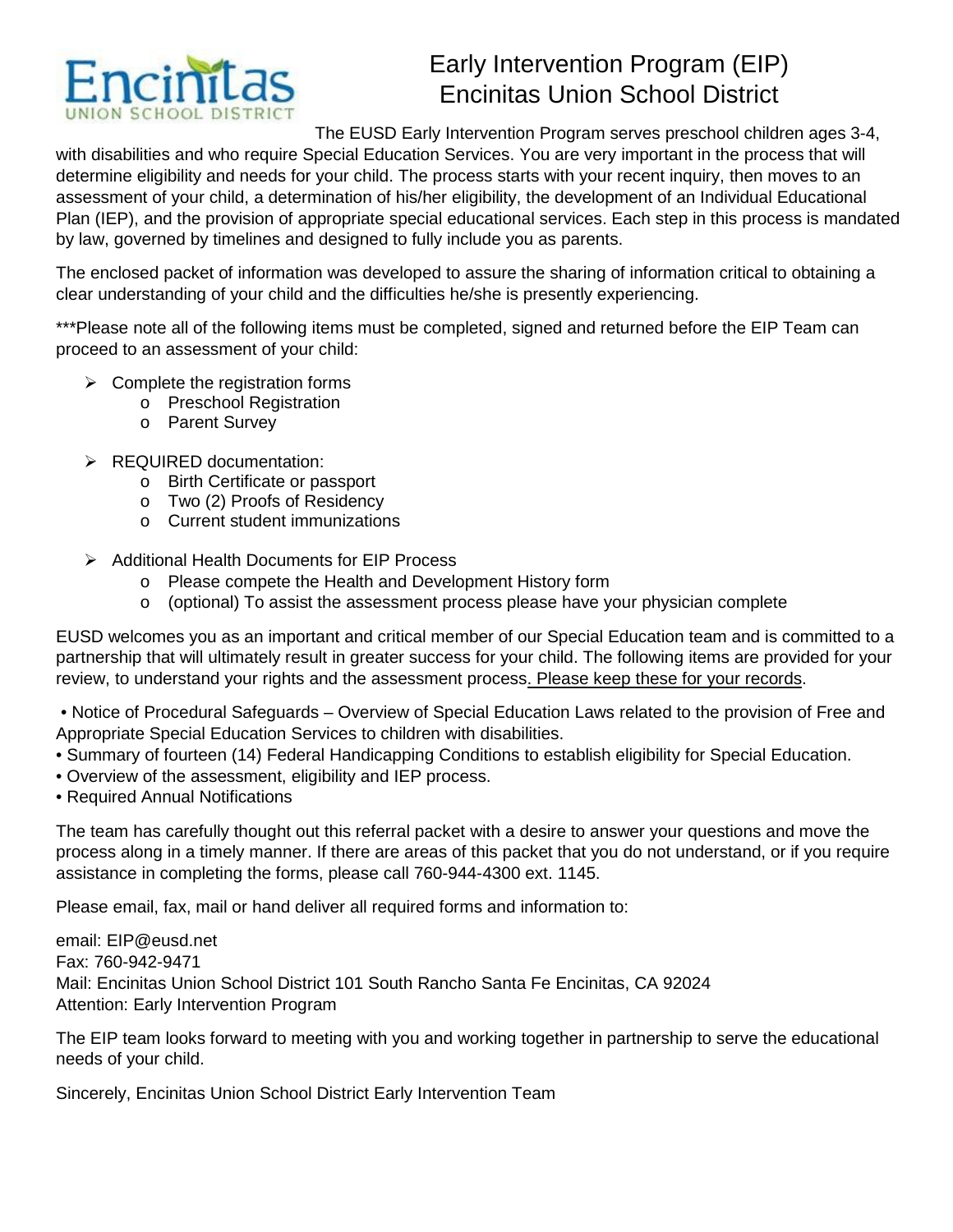## **SCHOOL YEAR SCHOOL YEAR SCHOOL YEAR \_20\_\_\_- 20\_\_\_\_**

 **EUSD PRESCHOOL STUDENT REGISTRATION FORM** 

|                                                                                                                                                                                                                                                                                                                                                                                                                                                                                                                                                                                                                         |                                                                                  | □ Male □ Female                                                                                                                                                                                                                                                                                                                                                                                                                                               |                  |
|-------------------------------------------------------------------------------------------------------------------------------------------------------------------------------------------------------------------------------------------------------------------------------------------------------------------------------------------------------------------------------------------------------------------------------------------------------------------------------------------------------------------------------------------------------------------------------------------------------------------------|----------------------------------------------------------------------------------|---------------------------------------------------------------------------------------------------------------------------------------------------------------------------------------------------------------------------------------------------------------------------------------------------------------------------------------------------------------------------------------------------------------------------------------------------------------|------------------|
| <b>LAST NAME</b><br><b>FIRST NAME</b>                                                                                                                                                                                                                                                                                                                                                                                                                                                                                                                                                                                   | <b>MIDDLE</b>                                                                    |                                                                                                                                                                                                                                                                                                                                                                                                                                                               |                  |
| Birthplace<br><b>Birthdate</b>                                                                                                                                                                                                                                                                                                                                                                                                                                                                                                                                                                                          |                                                                                  | Home Phone                                                                                                                                                                                                                                                                                                                                                                                                                                                    |                  |
| <b>Street Address of Residence</b>                                                                                                                                                                                                                                                                                                                                                                                                                                                                                                                                                                                      |                                                                                  | City                                                                                                                                                                                                                                                                                                                                                                                                                                                          | Zip Code         |
| Mailing Address if different                                                                                                                                                                                                                                                                                                                                                                                                                                                                                                                                                                                            |                                                                                  |                                                                                                                                                                                                                                                                                                                                                                                                                                                               |                  |
|                                                                                                                                                                                                                                                                                                                                                                                                                                                                                                                                                                                                                         |                                                                                  |                                                                                                                                                                                                                                                                                                                                                                                                                                                               |                  |
|                                                                                                                                                                                                                                                                                                                                                                                                                                                                                                                                                                                                                         |                                                                                  |                                                                                                                                                                                                                                                                                                                                                                                                                                                               |                  |
| □ Mother □ Father □ Stepparent □ Guardian □ Foster                                                                                                                                                                                                                                                                                                                                                                                                                                                                                                                                                                      |                                                                                  | □ Mother □ Father □ Stepparent □ Guardian □ Foster                                                                                                                                                                                                                                                                                                                                                                                                            |                  |
|                                                                                                                                                                                                                                                                                                                                                                                                                                                                                                                                                                                                                         |                                                                                  |                                                                                                                                                                                                                                                                                                                                                                                                                                                               |                  |
|                                                                                                                                                                                                                                                                                                                                                                                                                                                                                                                                                                                                                         |                                                                                  |                                                                                                                                                                                                                                                                                                                                                                                                                                                               |                  |
|                                                                                                                                                                                                                                                                                                                                                                                                                                                                                                                                                                                                                         |                                                                                  |                                                                                                                                                                                                                                                                                                                                                                                                                                                               |                  |
| Address if different than student                                                                                                                                                                                                                                                                                                                                                                                                                                                                                                                                                                                       |                                                                                  | Address if different than student                                                                                                                                                                                                                                                                                                                                                                                                                             |                  |
| <b>PARENT EDUCATION (check one):</b>                                                                                                                                                                                                                                                                                                                                                                                                                                                                                                                                                                                    |                                                                                  | <b>OTHER CHILDREN LIVING AT HOME:</b>                                                                                                                                                                                                                                                                                                                                                                                                                         |                  |
| (highest level in household)<br>1. Graduate School / Post Graduate                                                                                                                                                                                                                                                                                                                                                                                                                                                                                                                                                      | □                                                                                | Name                                                                                                                                                                                                                                                                                                                                                                                                                                                          | <b>Birthdate</b> |
| College Graduate<br>2.<br>Some College<br>3.                                                                                                                                                                                                                                                                                                                                                                                                                                                                                                                                                                            | □<br>□                                                                           | Name                                                                                                                                                                                                                                                                                                                                                                                                                                                          | <b>Birthdate</b> |
| <b>High School Graduate</b><br>4.                                                                                                                                                                                                                                                                                                                                                                                                                                                                                                                                                                                       | □                                                                                |                                                                                                                                                                                                                                                                                                                                                                                                                                                               |                  |
| Not High School Graduate<br>5.                                                                                                                                                                                                                                                                                                                                                                                                                                                                                                                                                                                          | □                                                                                | Name                                                                                                                                                                                                                                                                                                                                                                                                                                                          | <b>Birthdate</b> |
| ETHNIC AND RACE DESIGNATION<br>Part A: Ethnicity -- Is this student Hispanic or Latino?<br>□ No, not Hispanic or Latino<br>Yes, Hispanic or Latino<br>The above part of the question is about ethnicity, not race.<br>No matter what you selected above, please continue.<br>Part B: Race<br>□ American Indian or Alaska Native<br>□ Black or African American<br>$\Box$ Chinese<br>Asian:<br>$\square$ Japanese<br>□ Vietnamese □ Asian Indian □ Laotian<br>□ Cambodian<br>$\square$ Filipino<br>□ Other Asian<br>Native Hawaiian or Other Pacific Islander:<br>$\Box$ Hawaiian<br>$\Box$ Guamanian<br>$\Box$ Tahitian | $\Box$ White<br>□ Korean<br>$\Box$ Hmong<br>□ Samoan<br>□ Other Pacific Islander | <b>SPECIAL SERVICES</b><br>Is your child participating in any special services?<br>If "yes" please check:<br>Private testing (i.e. psychological, speech, occupational therapy)<br>◻<br>List. And the contract of the contract of the contract of the contract of the contract of the contract of the c<br>Private services (i.e. speech, occupational therapy)<br>□<br><b>HOPE Infant</b><br>□<br>$\Box$<br><b>Regional Center</b><br>□                      | □ Yes □ No       |
| 2. What language does your child most frequently use at home?<br>3. What language do you use most frequently to speak to your child?<br>5. I prefer materials sent home in: $\Box$ English                                                                                                                                                                                                                                                                                                                                                                                                                              |                                                                                  | 1. Which language did your child learn when he/she first began to talk?<br>1. Which language did your child learn when he/she first began to talk?<br><u> 1980 - Jan Salaman, mangalang pangangang pangangang pangangang pangangang pangangang pang</u><br>3. What language do you use most frequently to speak to your child?<br>4. Name the language in the order most often spoken by the adults at home? ___________________________________<br>□ Spanish |                  |
| <b>PARENT/GUARDIAN SIGNATURE:</b>                                                                                                                                                                                                                                                                                                                                                                                                                                                                                                                                                                                       |                                                                                  | <b>DATE:</b><br>Parent/Guardian signature indicates agreement with above statements.                                                                                                                                                                                                                                                                                                                                                                          |                  |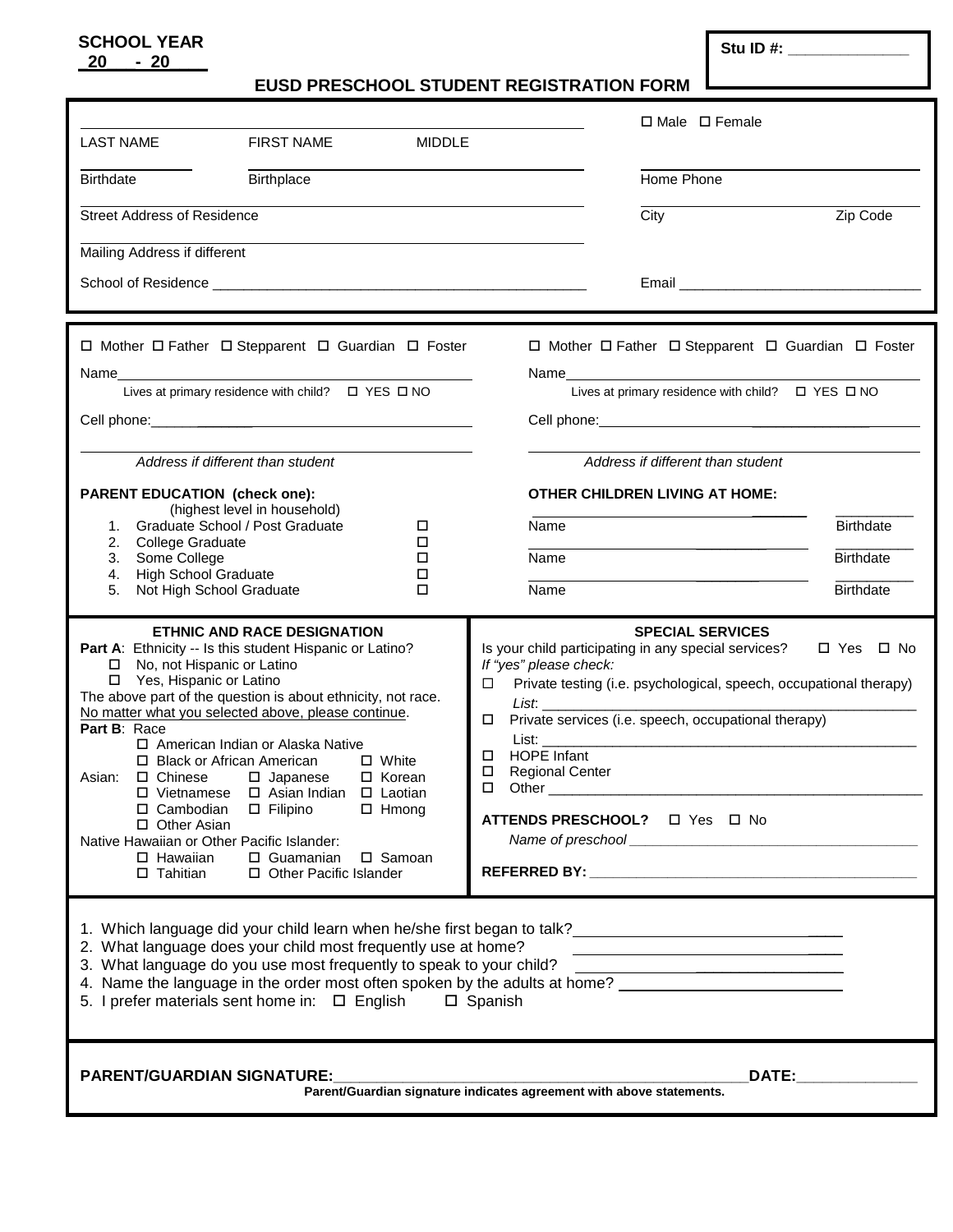# **ENCINITAS UNION SCHOOL DISTRICT PUPIL INFORMATION CARD - PreK**

|                                                                                                                                                                                                                                                                                                               | $\Box$ Male $\Box$ Female                                                                                                             |                               |
|---------------------------------------------------------------------------------------------------------------------------------------------------------------------------------------------------------------------------------------------------------------------------------------------------------------|---------------------------------------------------------------------------------------------------------------------------------------|-------------------------------|
| <b>MIDDLE</b><br>STUDENT'S LEGAL LAST NAME<br><b>FIRST NAME</b>                                                                                                                                                                                                                                               |                                                                                                                                       | BIRTHDATE (MM/DD/YYYY)        |
|                                                                                                                                                                                                                                                                                                               |                                                                                                                                       |                               |
| PRIMARY RESIDENCE ___________                                                                                                                                                                                                                                                                                 |                                                                                                                                       |                               |
| STREET ADDRESS                                                                                                                                                                                                                                                                                                | <b>CITY</b>                                                                                                                           | ZIP CODE                      |
| MAILING ADDRESS<br><b>STREET ADDRESS</b><br>(If different than above)                                                                                                                                                                                                                                         | <b>CITY</b>                                                                                                                           | ZIP CODE                      |
| Is either a new address? $\square$ NO $\square$ *YES                                                                                                                                                                                                                                                          | Siblings/Birthdates                                                                                                                   |                               |
| As the parent/guardian, I declare under penalty of perjury that my child and I reside at the above address. $\Box$ YES                                                                                                                                                                                        |                                                                                                                                       |                               |
| $\Box$ Mother $\Box$ Father $\Box$ Stepparent $\Box$ Guardian $\Box$ Foster                                                                                                                                                                                                                                   | $\Box$ Mother $\Box$ Father $\Box$ Stepparent $\Box$ Guardian $\Box$ Foster                                                           |                               |
| (Documentation will be required for guardianship or foster care)                                                                                                                                                                                                                                              | (Documentation will be required for guardianship or foster care)                                                                      |                               |
| In case of emergency, contact this person first $\Box$                                                                                                                                                                                                                                                        | In case of emergency, contact this person first $\Box$                                                                                |                               |
| NAME And the state of the state of the state of the state of the state of the state of the state of the state of the state of the state of the state of the state of the state of the state of the state of the state of the s<br>Lives at primary residence with child? $\Box$ YES $\Box$ NO $\Box$ Deceased | NAME <b>NAME</b>                                                                                                                      |                               |
| Has contact information changed? $\Box$ NO $\Box$ *YES                                                                                                                                                                                                                                                        | Lives at primary residence with child? $\Box$ YES $\Box$ NO $\Box$ Deceased<br>Has contact information changed? $\Box$ NO $\Box$ *YES |                               |
| Home Address (if different than above)                                                                                                                                                                                                                                                                        | Home Address (if different than above)                                                                                                |                               |
|                                                                                                                                                                                                                                                                                                               |                                                                                                                                       |                               |
| Cell Phone #                                                                                                                                                                                                                                                                                                  | Cell Phone #<br><u> 1989 - Johann John Stone, markin film yn y brening yn y brening yn y brening yn y brening y brening yn y bre</u>  |                               |
|                                                                                                                                                                                                                                                                                                               | EMAIL (required) <b>EMAIL</b>                                                                                                         |                               |
| Employer / Occupation<br>$\Box$ Active Military<br>$\Box$ Reserve/National Guard                                                                                                                                                                                                                              | Employer / Occupation<br>$\Box$ Active Military                                                                                       | $\Box$ Reserve/National Guard |
|                                                                                                                                                                                                                                                                                                               |                                                                                                                                       |                               |
| <b>OTHER PERSONS AUTHORIZED TO PICK UP MY CHILD IN AN EMERGENCY</b> (Must be at least 18 years of age):                                                                                                                                                                                                       |                                                                                                                                       |                               |
| 1)<br>Phone #<br><b>FULL Name</b><br>Relationship                                                                                                                                                                                                                                                             | <b>FULL Name</b><br>Phone #                                                                                                           | Relationship                  |
|                                                                                                                                                                                                                                                                                                               |                                                                                                                                       |                               |
| DURING SCHOOL HOURS, ACCESS TO AND/OR THE RELEASE OF STUDENTS MAY BE TO THE PARENTS, APPROPRIATE SCHOOL PERSONNEL, THOSE<br>HAVING LEGAL AUTHORIZATION FROM THE COURTS AND/OR THOSE AUTHORIZED IN CASE OF EMERGENCY.                                                                                          |                                                                                                                                       |                               |
| * Name(s) of person(s) authorized by current COURT ORDER (must provide copy to school office) who DO NOT have access to student:                                                                                                                                                                              |                                                                                                                                       |                               |
|                                                                                                                                                                                                                                                                                                               |                                                                                                                                       |                               |
| Name / Relationship to Student                                                                                                                                                                                                                                                                                | Name / Relationship to Student                                                                                                        |                               |
| Phone # Dentist Dentist Dentity Dentity Phone #<br>Physician                                                                                                                                                                                                                                                  |                                                                                                                                       |                               |
| If your child is seriously ill or injured and you cannot be contacted, 911 WILL BE CALLED and your child will be transported by ambulance to the hospital.                                                                                                                                                    |                                                                                                                                       |                               |
|                                                                                                                                                                                                                                                                                                               |                                                                                                                                       | Policy #                      |
| $\Box$ Glasses: Distance $\Box$ Reading $\Box$ All times $\Box$                                                                                                                                                                                                                                               | $\Box$ Hearing Loss: Right $\Box$ Left $\Box$<br>Both $\Box$                                                                          |                               |
| <b>Health Problems:</b><br>(Please check all areas concerning your child's current health)                                                                                                                                                                                                                    | Name of Medication (check if required at school)                                                                                      |                               |
| $\Box$ Food allergies                                                                                                                                                                                                                                                                                         |                                                                                                                                       | $\Box$                        |
| Anaphylaxis: $\Box$ Yes $\Box$ No                                                                                                                                                                                                                                                                             |                                                                                                                                       |                               |
| $\Box$ Other allergies - specify<br>Anaphylaxis: □ Yes □ No                                                                                                                                                                                                                                                   | the control of the control of the control of the control of                                                                           |                               |
| $\Box$ Pump                                                                                                                                                                                                                                                                                                   |                                                                                                                                       |                               |
| $\Box$ Asthma - $\Box$ Mild $\Box$ Moderate<br>$\Box$ Severe                                                                                                                                                                                                                                                  |                                                                                                                                       |                               |
|                                                                                                                                                                                                                                                                                                               |                                                                                                                                       |                               |
| Since Age ________________________Date of Last Seizure _________________________                                                                                                                                                                                                                              |                                                                                                                                       |                               |
|                                                                                                                                                                                                                                                                                                               |                                                                                                                                       |                               |
|                                                                                                                                                                                                                                                                                                               |                                                                                                                                       |                               |
| $\Box$ ADD/ADHD                                                                                                                                                                                                                                                                                               |                                                                                                                                       |                               |
|                                                                                                                                                                                                                                                                                                               |                                                                                                                                       | $\Box$                        |
|                                                                                                                                                                                                                                                                                                               |                                                                                                                                       | $\Box$                        |
| IF A MEDICATION IS TO BE GIVEN AT SCHOOL, THE LAW REQUIRES A WRITTEN ORDER FROM PHYSICIAN AND PARENTAL CONSENT.                                                                                                                                                                                               | ABOVE MEDICAL INFORMATION MAY BE SHARED WITH APPROPRIATE SCHOOL STAFF.                                                                |                               |
|                                                                                                                                                                                                                                                                                                               |                                                                                                                                       |                               |
| I allow the release of my child's name/photo image/information (for TV/newspaper/internet/video) to the news media and other similar parties. $\Box$ Yes $\Box$ No                                                                                                                                            |                                                                                                                                       |                               |
|                                                                                                                                                                                                                                                                                                               |                                                                                                                                       |                               |
|                                                                                                                                                                                                                                                                                                               | Relationship $\Box$ Mother $\Box$ Father $\Box$ Other ____________________                                                            |                               |

 $\overline{a}$ 

Г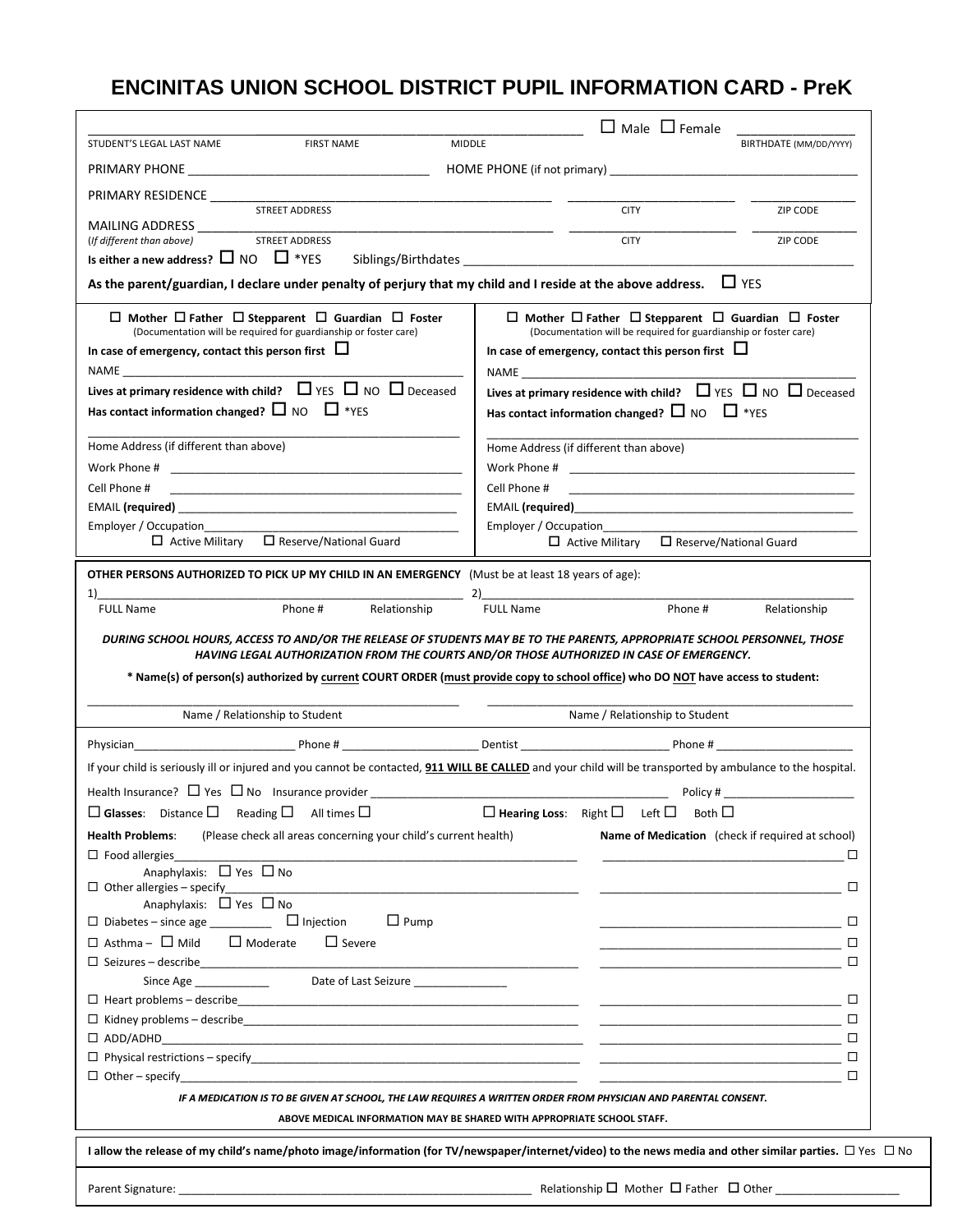# **ENCINITAS UNION SCHOOL DISTRICT EARLY INTERVENTION PROGRAM**

# **STUDENT INFORMATION SURVEY**

| City:                                                                                                                                                                                                                         | State: | Zip: |  |  |  |  |
|-------------------------------------------------------------------------------------------------------------------------------------------------------------------------------------------------------------------------------|--------|------|--|--|--|--|
| School of Attendance (the public school your child would attend for kindergarten)                                                                                                                                             |        |      |  |  |  |  |
| Does your child currently attend or has he/she attended a preschool program<br>Name of preschool and days/times attending:                                                                                                    |        |      |  |  |  |  |
| Best phone number and email address to contact you: ____________________________                                                                                                                                              |        |      |  |  |  |  |
| Describe your child's development in the following areas (i.e. about average, above<br>average, delayed):                                                                                                                     |        |      |  |  |  |  |
|                                                                                                                                                                                                                               |        |      |  |  |  |  |
|                                                                                                                                                                                                                               |        |      |  |  |  |  |
| Fine (hands) and Gross (Body) motor movement: ___________________________________                                                                                                                                             |        |      |  |  |  |  |
|                                                                                                                                                                                                                               |        |      |  |  |  |  |
| Health: The Company of the Company of the Company of the Company of the Company of the Company of the Company of the Company of the Company of the Company of the Company of the Company of the Company of the Company of the |        |      |  |  |  |  |
| Vision/Hearing:                                                                                                                                                                                                               |        |      |  |  |  |  |
| Play Skills with Other Children:                                                                                                                                                                                              |        |      |  |  |  |  |
|                                                                                                                                                                                                                               |        |      |  |  |  |  |
|                                                                                                                                                                                                                               |        |      |  |  |  |  |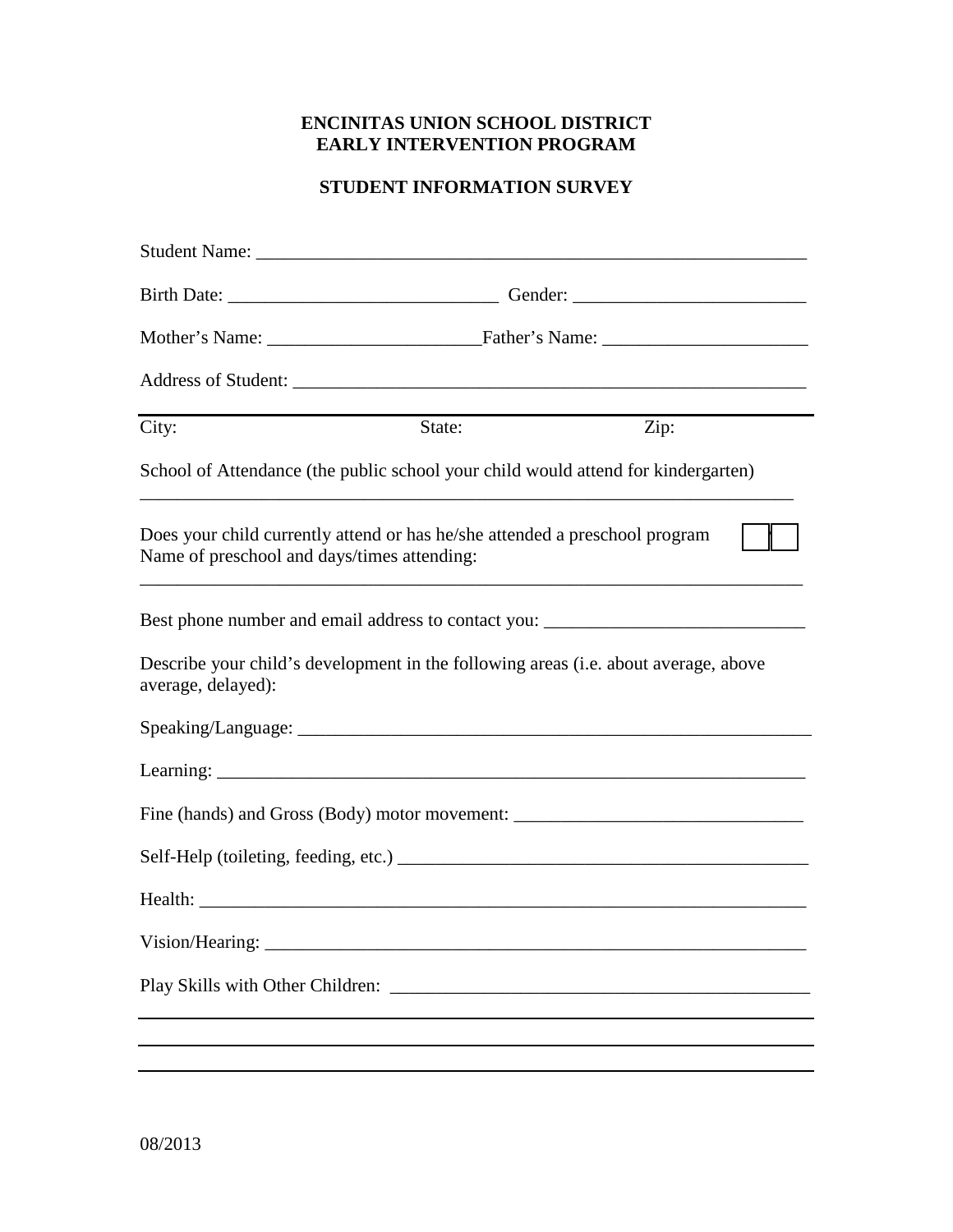Primary Concerns: \_\_\_\_\_\_\_\_\_\_\_\_\_\_\_\_\_\_\_\_\_\_\_\_\_\_\_\_\_\_\_\_\_\_\_\_\_\_\_\_\_\_\_\_\_\_\_\_\_\_\_\_\_\_\_\_

Strengths/Interests:

Please elaborate on any of the above areas where you feel your child's development is significantly different from peers of the same age: \_\_\_\_\_\_\_\_\_\_\_\_\_\_\_\_\_\_\_\_\_\_\_\_\_\_\_\_\_\_

Please identify doctors, psychologists, speech and language therapists, occupational and/or physical therapists, social workers, and preschool teachers who have worked with your child. Provide complete names, addresses, and phone numbers for **each** of these specialists on the **Exchange of Information** forms provided in this packet. This allows the EIP staff to discuss your child and to obtain records with each specialist. If you have copies of reports or records, please make EIP a copy and attach to this survey.

Please complete this survey, the appropriate Releases of Information, and attach reports or records and return to EIP with other appropriate documents in the packet.

\_\_\_\_\_\_\_\_\_\_\_\_\_\_\_\_\_\_\_\_\_\_\_\_\_\_\_\_\_\_\_\_ \_\_\_\_\_\_\_\_\_\_\_\_\_\_\_\_\_\_\_\_\_\_\_\_

Parent Signature Date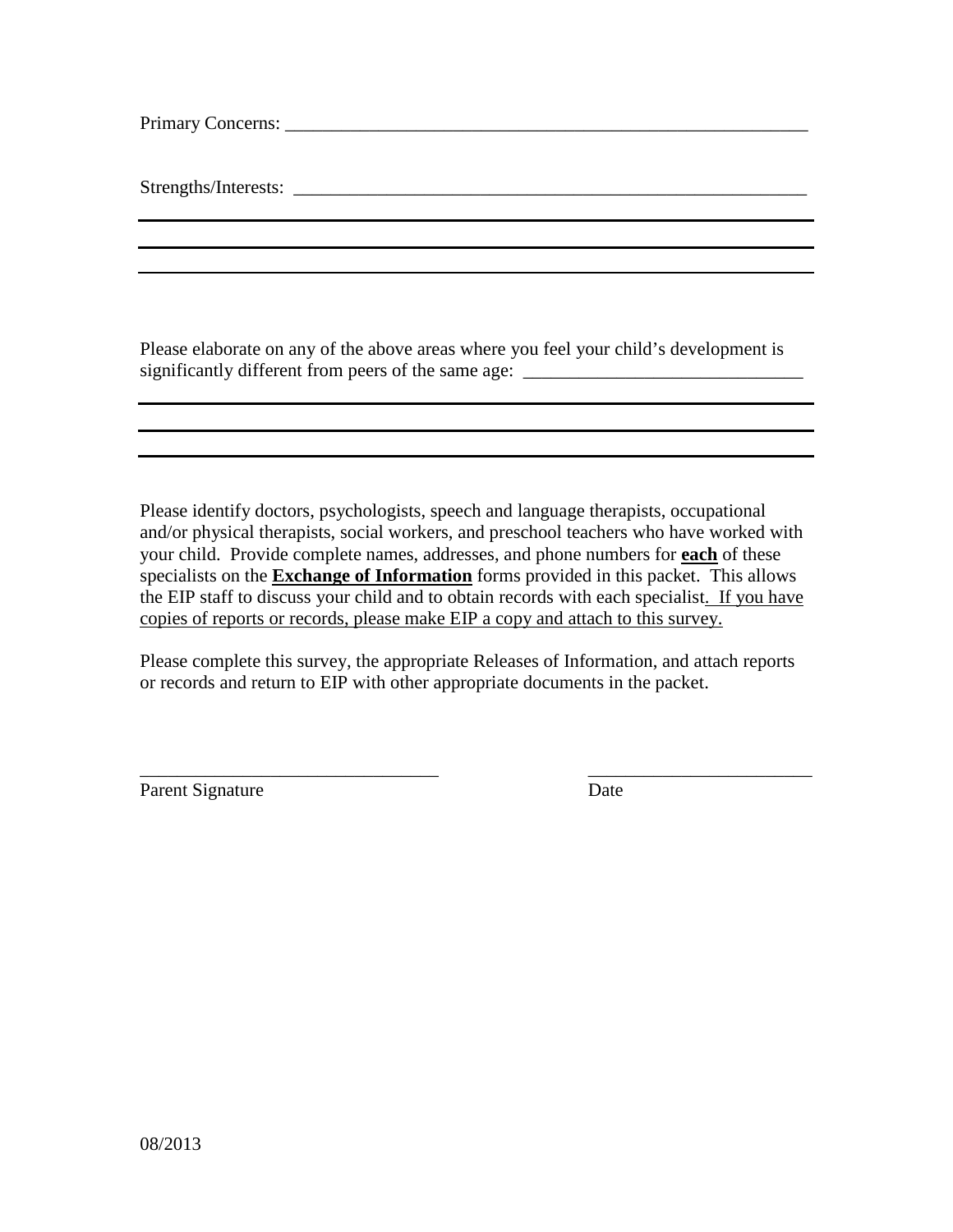

# **ENCINITAS UNION SCHOOL DISTRICT VERIFICATION OF RESIDENCE FORM**

In order to verify District residency, the parent/legal guardian/foster parent/custodial relative or caregiver with which the student is residing on a full-time basis (person establishing residency) must present two  $(2)$  documents from the items listed below:

- $\Box$  Grant Deed or property tax payment receipts
- $\Box$  Rental/lease agreement signed by all parties with parent/guardian and property owner or agent's name and contact telephone number (subject to physical verification)
- $\Box$  Home utility bill (SDG&E, water, sewer or trash) from within the last 30 days
- $\Box$  Cable TV or "land line" telephone bill from within the last 30 days
- $\Box$  Payroll check stub with name and address from within the last 30 days
- $\Box$  Bank statement with name and address within the last 30 days
- □ Voter Registration Card
- $\Box$  Correspondence from a government agency within the last 30 days
- $\Box$  A Declaration of Residency Affidavit if you are not able to provide any of the documents above but believe that you reside in the District. Please contact your school front office for assistance.

**Falsification of any information or documents required for this verification will result in revocation of registration for the students, and may be subject to legal penalties for perjury.**

### **PARENT/LEGAL GUARDIAN STATEMENT**

| Print name of parent/legal guardian                                                                                                                                                                                                                                    |                     |          |
|------------------------------------------------------------------------------------------------------------------------------------------------------------------------------------------------------------------------------------------------------------------------|---------------------|----------|
| Student(s) name                                                                                                                                                                                                                                                        |                     |          |
| Street address                                                                                                                                                                                                                                                         | City                | Zip Code |
| The above named student(s) actually live(s) at the above address. The telephone number at that same address                                                                                                                                                            |                     |          |
|                                                                                                                                                                                                                                                                        |                     |          |
|                                                                                                                                                                                                                                                                        |                     |          |
| Parent/Guardian Signature                                                                                                                                                                                                                                              | Date                |          |
|                                                                                                                                                                                                                                                                        | FOR OFFICE USE ONLY |          |
| Encinitas Union School District and that the documents, or a photocopy of said documents indicated by a check<br>mark next to the appropriate line, have been verified, and that I know of no evidence that would cause me to<br>doubt the validity of said documents. |                     |          |
| Signature of District representative verifying documents                                                                                                                                                                                                               | Date                |          |

Supporting documents attached, if available. E-5111.1 Revised (10/2020)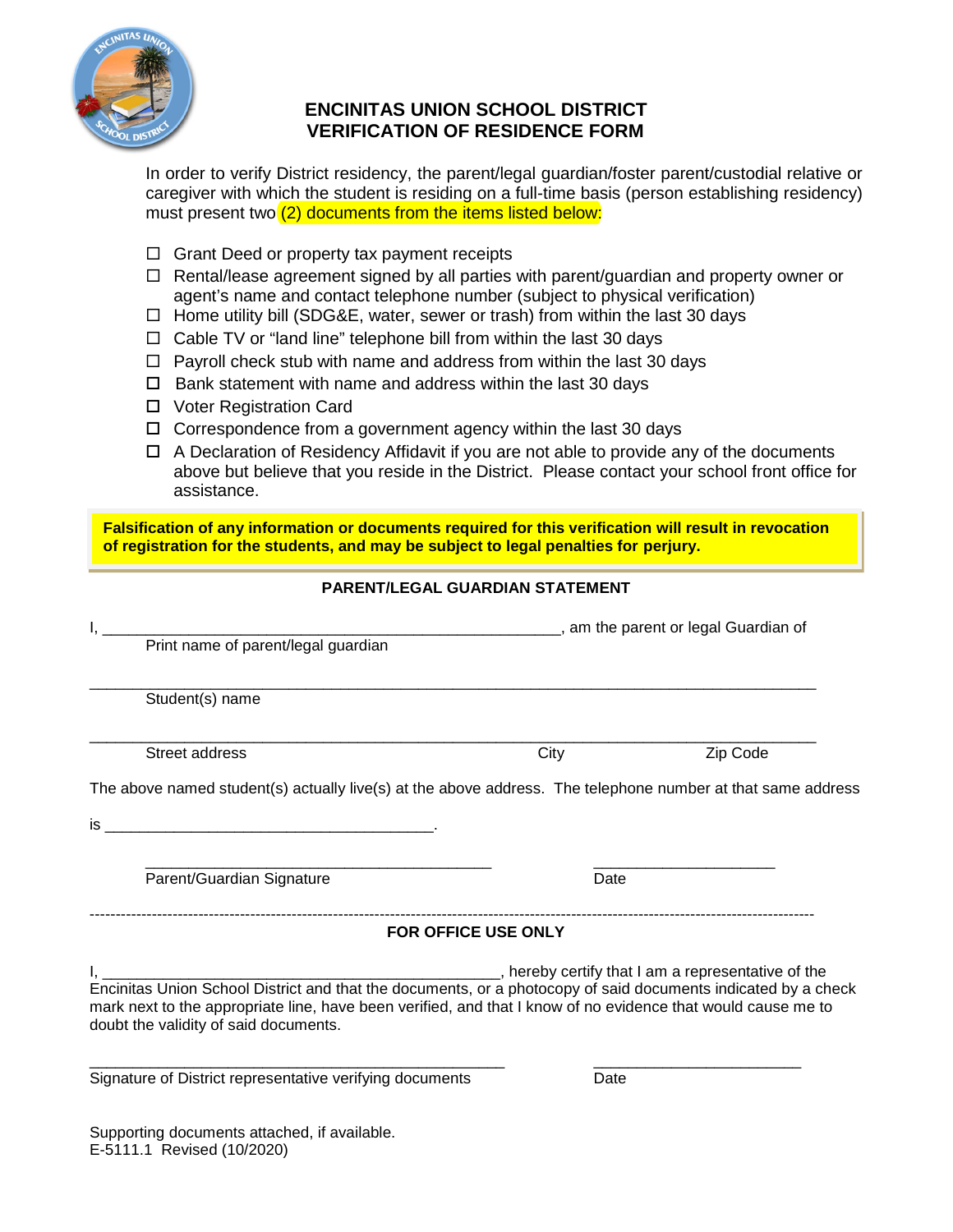Date Sent to Parent Date to be Returned Sent by Date Returned to School

# **ENCINITAS UNION SCHOOL DISTRICT HEALTH AND DEVELOPMENT HISTORY (USE ONLY FOR INITIAL EVALUATION)**

 $\_$  , and the contribution of  $\_$  , and  $\_$  , and  $\_$  , and  $\_$  , and  $\_$  , and  $\_$  , and  $\_$  , and  $\_$ 

# **CONFIDENTIAL**

| Child's Name |      |       | Sex   |            | Birthdate | Age |
|--------------|------|-------|-------|------------|-----------|-----|
| School       | Last | First | Grade | preK       | Teacher   |     |
| Address      |      |       |       | Home Phone |           |     |
| Cell Phone   |      |       | Email |            |           |     |

Your answers to the following questions will help us to better understand your child. However, any questions may be left unanswered if you wish.

Please answer the following questions. Fill in the indicated blanks or check the items that apply. Feel free to add any explanations or other information along the side. THANK YOU.

| <b>Birth Parent</b><br>Father | Full Name | Age | Education | Occupation | Place of Birth |
|-------------------------------|-----------|-----|-----------|------------|----------------|
| Mother                        |           |     |           |            |                |
| Step-Parent                   |           |     |           |            |                |
| Father                        |           |     |           |            |                |
| Mother                        |           |     |           |            |                |
| Adoptive Parent (optional)    |           |     |           |            |                |
| Father                        |           |     |           |            |                |
| Mother                        |           |     |           |            |                |
| Other                         |           |     |           |            |                |
| Father                        |           |     |           |            |                |
| Mother                        |           |     |           |            |                |

**Please record the names and ages of all family members with whom the child lives**. If there are 2 households, list the members of each, and the usual division of the child's time between the two.

| Household with Mother           |     | Household with Father (if different) |     |
|---------------------------------|-----|--------------------------------------|-----|
| Name and Relationship           | Age | Name and Relationship                | Age |
|                                 |     |                                      |     |
|                                 |     |                                      |     |
|                                 |     |                                      |     |
|                                 |     |                                      |     |
| When child is in this household |     | When child is in this household      |     |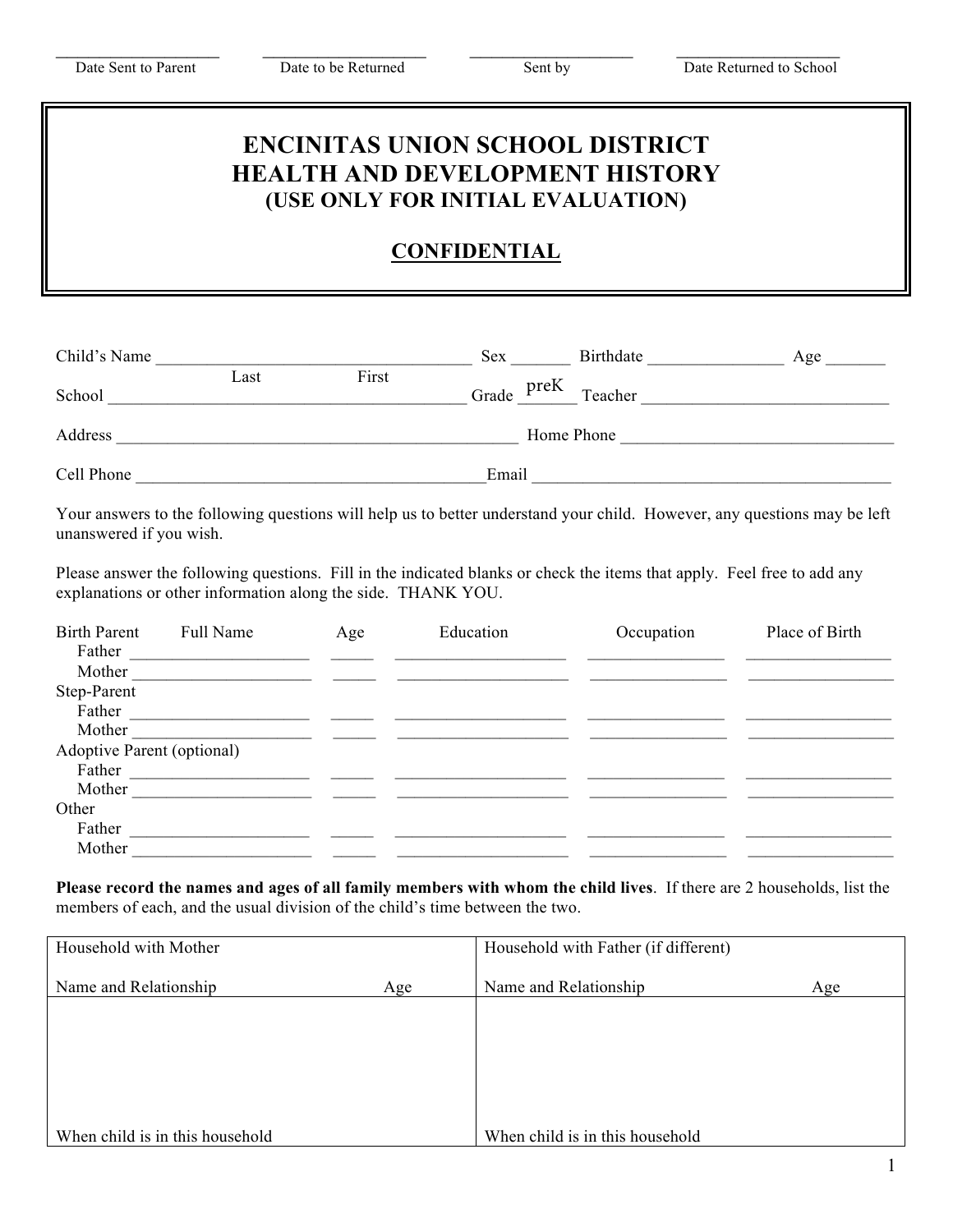Please list in order any evaluations which have previously been done and attach a copy. If this is your only copy, check "Return" so we can copy and return the original to you. If you do not have a copy, please include the address and/or phone number where it was done and sign the **Authorization for Exchange of Information** for request of outside records.

| <b>DATE</b>   | <b>WHERE (Place or Person)</b>                                                                                  | <b>TYPE OF EVAULATION</b> | <b>RETURN</b> |
|---------------|-----------------------------------------------------------------------------------------------------------------|---------------------------|---------------|
| a)            |                                                                                                                 |                           |               |
|               |                                                                                                                 |                           |               |
| b)            |                                                                                                                 |                           |               |
|               | Address/Phone 2008 2009 2009 2009 2009 2010 2020 2020 2021 2022 2021 2022 2021 2022 2022 2023 2024 2022 2022 20 |                           |               |
| $\mathbf{c})$ |                                                                                                                 |                           |               |
| Address/Phone | <u> 1989 - Johann Barn, fransk politik (f. 1989)</u>                                                            |                           |               |

Please include reports from previous schools. If you are returning this questionnaire to staff at the current school for them to coordinate this evaluation, you do not need to return your copy of any prior evaluations done by this school.

Please list all school attended:

| School name and location | Grade(s) | Dates attended |
|--------------------------|----------|----------------|
|                          |          |                |
|                          |          |                |
|                          |          |                |
|                          |          |                |
|                          |          |                |
|                          |          |                |
|                          |          |                |
|                          |          |                |

### **FAMILY HISTORY**

Please check any of these which occurred in the child's family (include the child's aunts, uncles, first cousins, grandparents, and great-grandparents, as well as parents, brothers, and sisters.

|                            | Relationship to Child |                           | Relationship to Child |
|----------------------------|-----------------------|---------------------------|-----------------------|
| Diabetes                   |                       | Difficulty with academics |                       |
| Learning problems          |                       | Deafness                  |                       |
| Drug or Alcohol Abuse      |                       | School Drop-out           |                       |
| Poor Concentration         |                       | Mood Disorders            |                       |
| <b>Psychotic Disorders</b> |                       | Motor or Vocal Tics       |                       |

 $\mathcal{L}_\mathcal{L} = \mathcal{L}_\mathcal{L} = \mathcal{L}_\mathcal{L} = \mathcal{L}_\mathcal{L} = \mathcal{L}_\mathcal{L} = \mathcal{L}_\mathcal{L} = \mathcal{L}_\mathcal{L} = \mathcal{L}_\mathcal{L} = \mathcal{L}_\mathcal{L} = \mathcal{L}_\mathcal{L} = \mathcal{L}_\mathcal{L} = \mathcal{L}_\mathcal{L} = \mathcal{L}_\mathcal{L} = \mathcal{L}_\mathcal{L} = \mathcal{L}_\mathcal{L} = \mathcal{L}_\mathcal{L} = \mathcal{L}_\mathcal{L}$ 

| Are there special problems in your family, which might worry, anger, or sadden your child? [ ] Yes [ ] No |  |
|-----------------------------------------------------------------------------------------------------------|--|
| If "yes", please describe:                                                                                |  |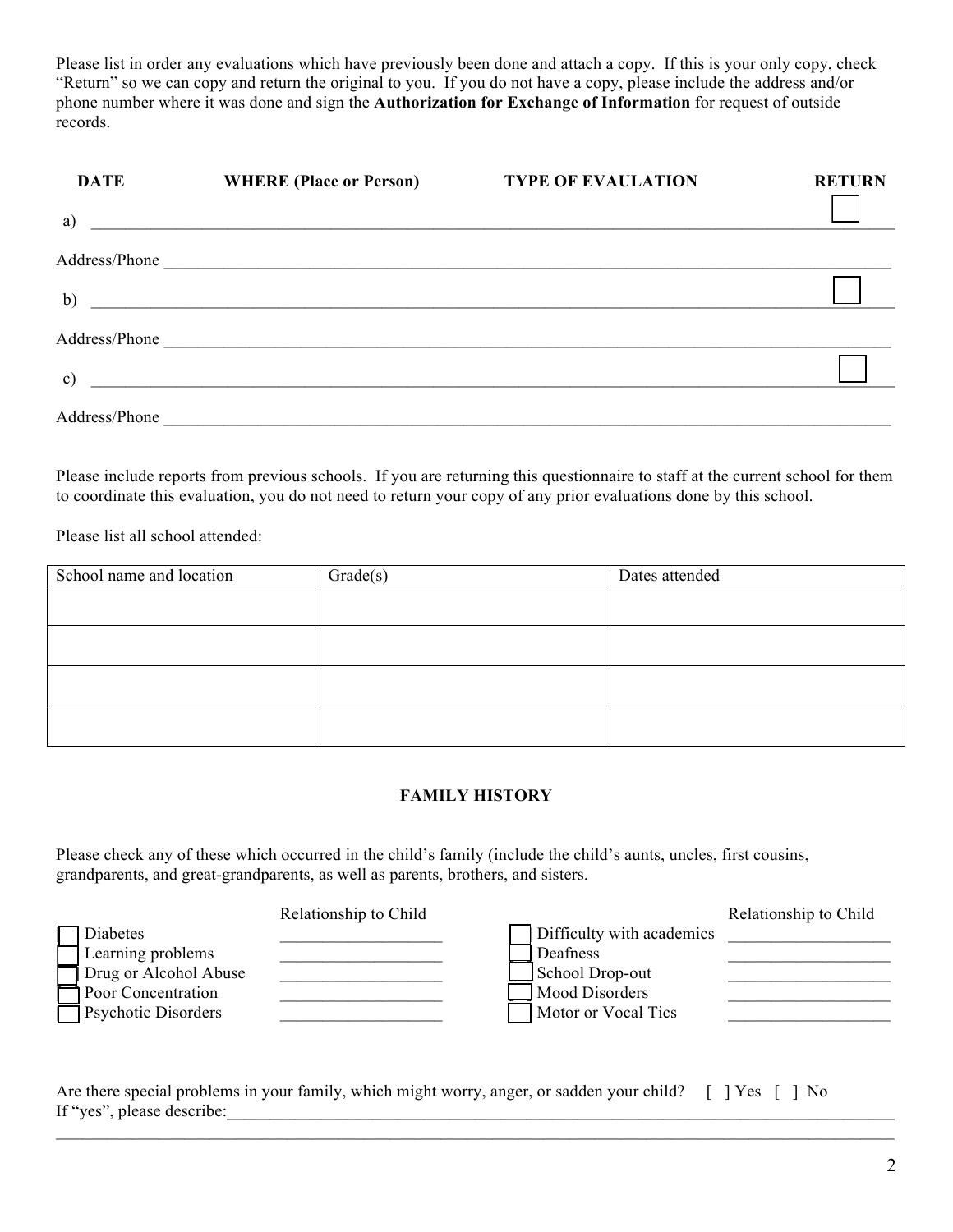Have there been any unusual family events, such as:

|                  |  | NΩ | Explain "YES" items | Date |
|------------------|--|----|---------------------|------|
| Serious illness  |  |    |                     |      |
| Hospitalizations |  |    |                     |      |
| Deaths           |  |    |                     |      |
| Divorces         |  |    |                     |      |
| Frequent moves   |  |    |                     |      |
| Other            |  |    |                     |      |

#### **PERINATAL HISTORY**

#### **PREGNANCY WITH THIS CHILD:**

Any exposure to external agents during pregnancy, such as medications to control nausea, smoking, alcohol…?

Any health problem during this pregnancy, such as vaginal bleeding, high blood pressure, excessive vomiting, infections, weight gain) under 15 lbs. or over 40 lbs., gestational diabetes, injury, …? \_\_\_\_\_\_\_\_\_\_\_\_\_\_\_\_\_\_\_\_\_\_\_\_\_\_\_\_\_\_\_\_\_\_\_\_  $\mathcal{L}_\mathcal{L} = \mathcal{L}_\mathcal{L} = \mathcal{L}_\mathcal{L} = \mathcal{L}_\mathcal{L} = \mathcal{L}_\mathcal{L} = \mathcal{L}_\mathcal{L} = \mathcal{L}_\mathcal{L} = \mathcal{L}_\mathcal{L} = \mathcal{L}_\mathcal{L} = \mathcal{L}_\mathcal{L} = \mathcal{L}_\mathcal{L} = \mathcal{L}_\mathcal{L} = \mathcal{L}_\mathcal{L} = \mathcal{L}_\mathcal{L} = \mathcal{L}_\mathcal{L} = \mathcal{L}_\mathcal{L} = \mathcal{L}_\mathcal{L}$ 

Any other health concerns, such as too much or too little amniotic fluid, too much or too little fetal activity, sudden change in fetal growth or activity

Any concerns with other pregnancies? \_\_\_\_\_\_\_\_\_\_\_\_\_\_\_\_\_\_\_\_\_\_\_\_\_\_\_\_\_\_\_\_\_\_\_\_\_\_\_\_\_\_\_\_\_\_\_\_\_\_\_\_\_\_\_\_\_\_\_\_\_\_\_\_

#### **LABOR AND DELIVERY:**

Any illnesses or complications of labor and delivery, such as fever, excessive bleeding, general anesthesia, fetal heart irregularities?  $\mathcal{L}_\mathcal{L} = \mathcal{L}_\mathcal{L} = \mathcal{L}_\mathcal{L} = \mathcal{L}_\mathcal{L} = \mathcal{L}_\mathcal{L} = \mathcal{L}_\mathcal{L} = \mathcal{L}_\mathcal{L} = \mathcal{L}_\mathcal{L} = \mathcal{L}_\mathcal{L} = \mathcal{L}_\mathcal{L} = \mathcal{L}_\mathcal{L} = \mathcal{L}_\mathcal{L} = \mathcal{L}_\mathcal{L} = \mathcal{L}_\mathcal{L} = \mathcal{L}_\mathcal{L} = \mathcal{L}_\mathcal{L} = \mathcal{L}_\mathcal{L}$ 

Did the baby have any problems during delivery, such as need for Caesarian, breech, long labor, umbilical cord around neck, knotted, prolapsed?  $\mathcal{L}_\mathcal{L} = \mathcal{L}_\mathcal{L} = \mathcal{L}_\mathcal{L} = \mathcal{L}_\mathcal{L} = \mathcal{L}_\mathcal{L} = \mathcal{L}_\mathcal{L} = \mathcal{L}_\mathcal{L} = \mathcal{L}_\mathcal{L} = \mathcal{L}_\mathcal{L} = \mathcal{L}_\mathcal{L} = \mathcal{L}_\mathcal{L} = \mathcal{L}_\mathcal{L} = \mathcal{L}_\mathcal{L} = \mathcal{L}_\mathcal{L} = \mathcal{L}_\mathcal{L} = \mathcal{L}_\mathcal{L} = \mathcal{L}_\mathcal{L}$ 

| <b>BIRTH DATA:</b><br>Birth Weight<br>Length                                                                                                                           |                                                                                                                        |
|------------------------------------------------------------------------------------------------------------------------------------------------------------------------|------------------------------------------------------------------------------------------------------------------------|
| Born more than a week sooner or later than due (40 weeks)?<br>Early (how many weeks?<br>Late (how many weeks?                                                          |                                                                                                                        |
| Was newborn in hospital after mother discharged home?<br>If yes, how long the same state state state state state state state state state state state state state state | Yes<br>IN <sub>0</sub>                                                                                                 |
| Diagnosis of maternal post partum depression?             Yes                                                                                                          | No If yes, how long                                                                                                    |
|                                                                                                                                                                        | Any infant problems in the first weeks at home, such as vomiting, colic, diarrhea, breathing problems, surgery needed? |

 $\mathcal{L}_\mathcal{L} = \mathcal{L}_\mathcal{L} = \mathcal{L}_\mathcal{L} = \mathcal{L}_\mathcal{L} = \mathcal{L}_\mathcal{L} = \mathcal{L}_\mathcal{L} = \mathcal{L}_\mathcal{L} = \mathcal{L}_\mathcal{L} = \mathcal{L}_\mathcal{L} = \mathcal{L}_\mathcal{L} = \mathcal{L}_\mathcal{L} = \mathcal{L}_\mathcal{L} = \mathcal{L}_\mathcal{L} = \mathcal{L}_\mathcal{L} = \mathcal{L}_\mathcal{L} = \mathcal{L}_\mathcal{L} = \mathcal{L}_\mathcal{L}$ 

Feeding problems in infancy, such as difficulty latching, poor eater, poor weight gain?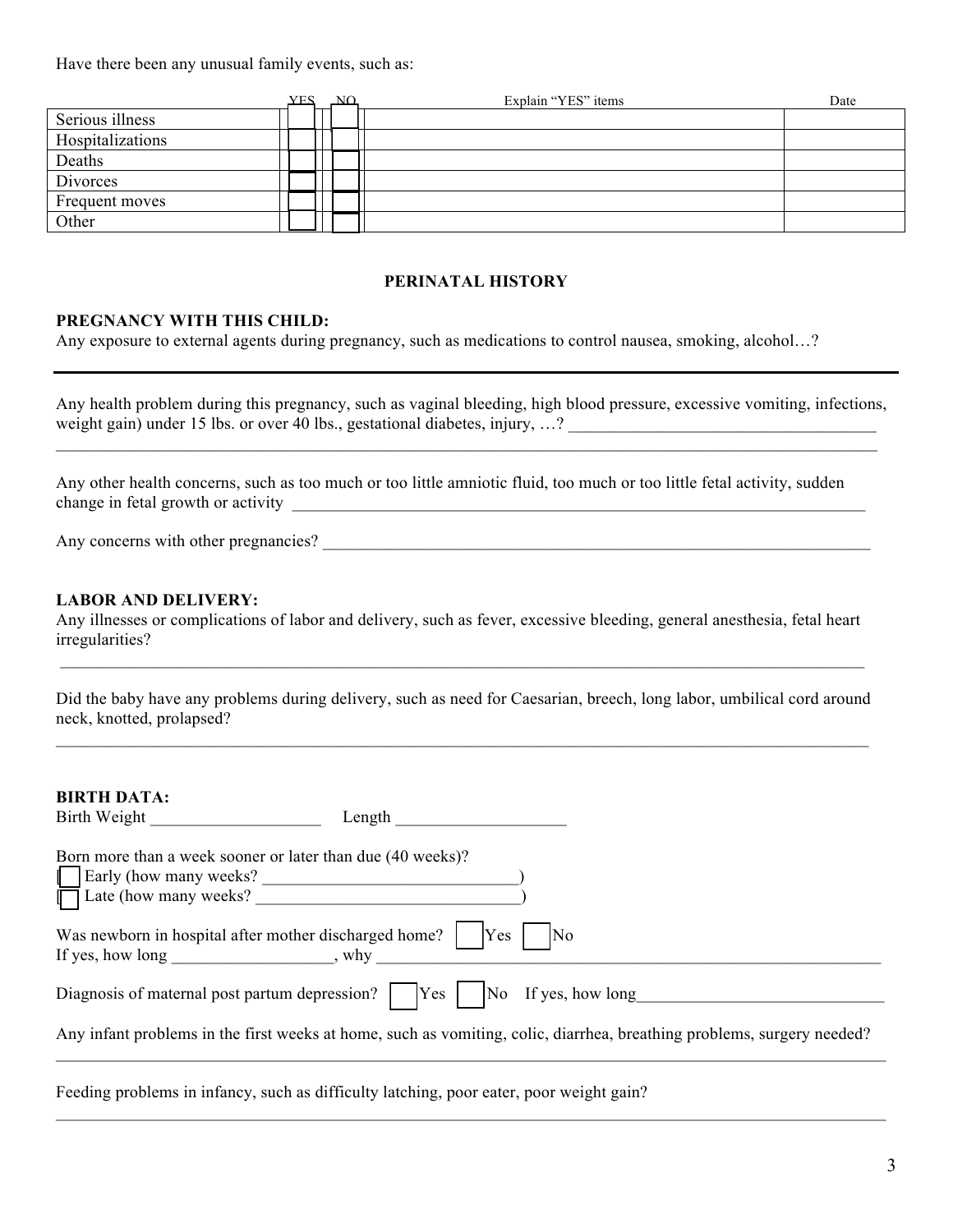#### **DEVELOPMENT**

Please indicate **age and rate** at which your child achieved the following:



### **MEDICATIONS**

Please list any MEDICATIONS which have been prescribed for allergies, seizures, attention, or other CHRONIC problems.

| Dates | Name of Medication | Dose/Time of day | Reason and result |
|-------|--------------------|------------------|-------------------|
|       |                    |                  |                   |
|       |                    |                  |                   |
|       |                    |                  |                   |
|       |                    |                  |                   |

#### **HEALTH / MEDICAL CONCERNS**

#### **Please check areas that apply to your child.**

| Frequent and/or significant infections? |                  |  |
|-----------------------------------------|------------------|--|
| Strep Tonsillitis (total number         | last infection   |  |
| Ear infection (total number             | number past year |  |
| Sinus infection (total number           | number past year |  |
| Bronchitis/pneumonia (when              |                  |  |
| Meningitis/encephalitis (when           |                  |  |
| Tuberculosis (when                      |                  |  |
| Hepatitis (when                         |                  |  |
| Mumps (when                             |                  |  |
| Chicken pox (when                       |                  |  |
| Whooping cough (when                    |                  |  |
| Rubella (when                           |                  |  |
| Measles (when                           |                  |  |
| Urine infection (total number past year | last urine test  |  |
|                                         |                  |  |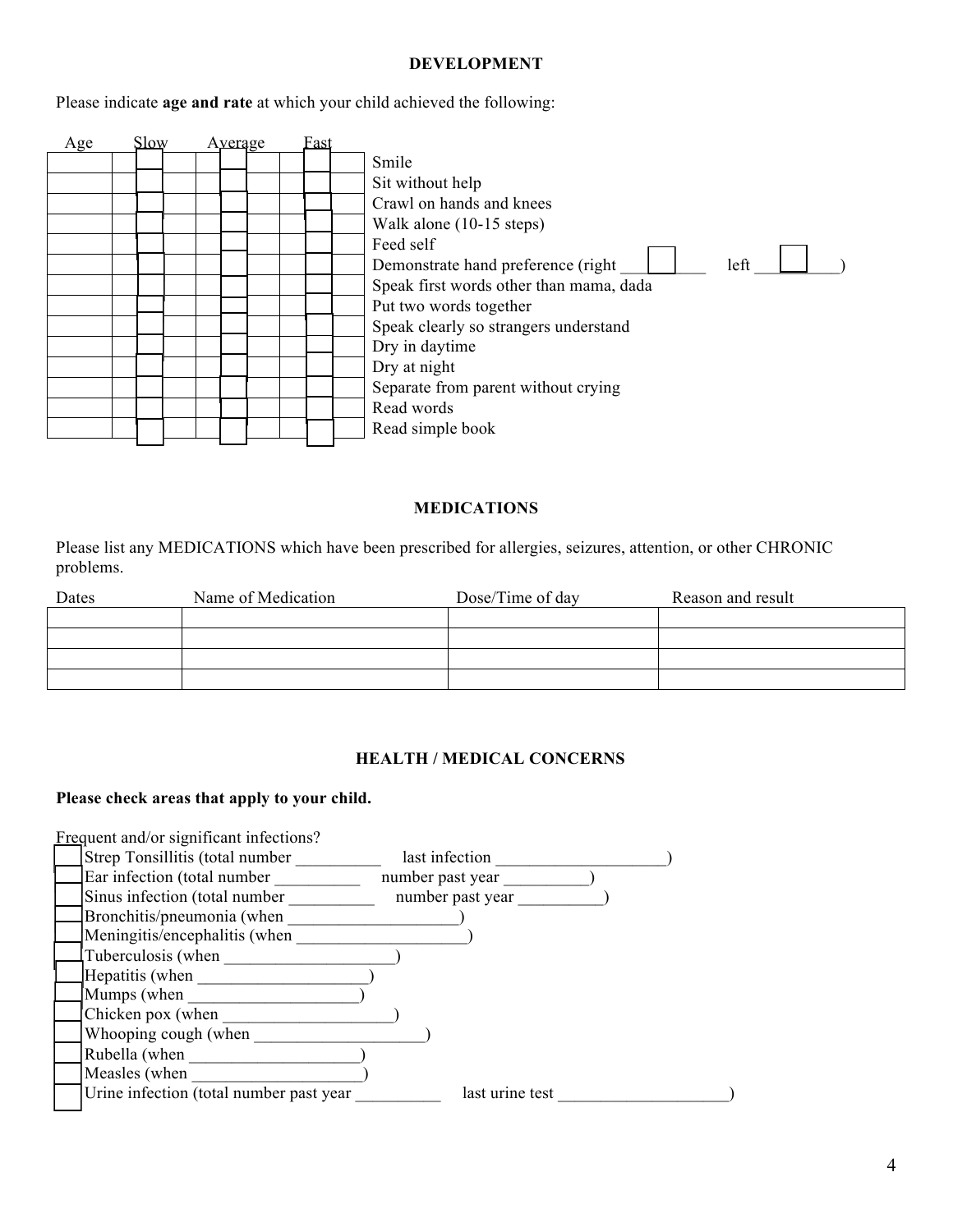# **HEALTH / MEDICAL CONCERNS (continued) Please indicate specific problem or condition that affects your child.** Any blood problems? Such as anemia, low blood counts; requiring blood transfusions, or excessively easy bruising \_\_\_\_\_\_\_\_\_\_\_\_\_\_\_\_\_\_\_\_\_\_\_\_\_\_\_ Date / Age \_\_\_\_\_\_\_\_\_\_\_ Cause \_\_\_\_\_\_\_\_\_\_\_\_\_\_\_\_\_\_\_\_\_\_\_\_\_\_\_\_\_\_\_\_\_\_\_\_\_\_\_\_\_\_\_ Any general complaints? Such as leg pains, trouble walking, tires very easily, stuttering, trouble falling asleep, trouble staying asleep, nightmares, or excessive weight gain or loss Indicate Complaint The Complaint Complaint Complaint Complaint Cause  $\frac{1}{2}$  Cause  $\frac{1}{2}$ Problems related to the head, nerves, and muscles? Such as headaches, migraine headaches, loss of consciousness, difficulty with speech, Cerebral palsy, unusual movements (tremor, jerk, twisting), involuntary noises or tics, muscle weakness, or awkward, clumsy, asymmetrical in movements, or significant head injury, dizziness or fainting, Indicate Problem and a contract of the United State / Age \_\_\_\_\_\_\_\_\_\_\_\_\_\_\_\_\_\_\_\_\_\_ Abnormalities shown on special studies (MRI, CT, EEG, etc.) Study \_\_\_\_\_\_\_\_\_\_\_\_\_\_\_\_\_\_\_ Date \_\_\_\_\_\_\_\_\_\_\_\_\_\_\_\_\_\_ If problems with Seizures: How Frequently Type Type Type Type  $\Box$ When Occur (Occurred) **Describe Seizure Describe Seizure**  $\blacksquare$ Problems with vision or hearing? [ ] Near sighted [ ] Glasses (when \_\_\_\_\_\_\_\_\_\_\_\_\_\_\_\_\_\_\_\_) Far sighted  $\qquad \qquad$  | Glasses (when  $\left|$  Strabismus (cross-eyed)  $\text{Astigmatism (Right)}$  | Left Left  $|$ Cataract (Right  $|$   $|$  Left  $|$  $Nystagmus (dancing eyes)$ **Blurred** vision Hearing problem (hearing aid since what age  $\frac{1}{\sqrt{1-\frac{1}{n}}}$  Right  $\frac{1}{\sqrt{1-\frac{1}{n}}}$  Left Heart or lung problems? Such as: heart murmur, abnormality of heart rate, congenital heart defect, shortness of breath, turning blue (cyanosis), or stopped breathing Indicate Problem Urinary or genital problems? Such as bed-wetting or wetting pants, painful or excessively frequent urination, discolored urine/blood in urine, menstrual problems, or undescended testicle Indicate Problem Abdominal problems? Such as stomach aches, vomiting, nausea, loss of appetite, constipation, stool soiling, hernia, ulcers, appendicitis, or blood in bowel movement Indicate Problem Any allergies? Specify to what and describe reaction [ ] Medication allergies (to what \_\_\_\_\_\_\_\_\_\_\_\_\_\_\_\_\_\_\_ describe reaction \_\_\_\_\_\_\_\_\_\_\_\_\_\_\_\_\_\_\_\_\_\_\_\_\_\_\_\_\_\_\_\_\_\_\_) [ ] Allergies to other substances (to what \_\_\_\_\_\_\_\_\_\_\_\_\_\_\_\_\_\_\_ describe reaction \_\_\_\_\_\_\_\_\_\_\_\_\_\_\_\_\_\_\_\_\_\_\_\_\_\_\_\_)  $\overline{II}$  possible anaphylaxis reaction indicate if EpiPen prescribed  $\begin{array}{|l|} \hline \end{array}$  Yes  $\begin{array}{|l|} \hline \end{array}$  No

Food intolerance (to what describe reaction  $\alpha$ [ ] Insect allergies (to what \_\_\_\_\_\_\_\_\_\_\_\_\_\_\_\_\_\_\_ describe reaction \_\_\_\_\_\_\_\_\_\_\_\_\_\_\_\_\_\_\_\_\_\_\_\_\_\_\_\_\_\_\_\_\_\_\_\_\_\_\_) [ Asthma (Inhaler Prescribed | | | Yes | | | No (what, when <u>used</u>  $\qquad \qquad$  ) [ ] Eczema [ ] Hives [ ] Stuffy nose/itchy eyes (hay fever) [ ] Contact dermatitis (poison oak, ivy) Behavioral: Drug allergies  $\qquad \qquad$  Other allergies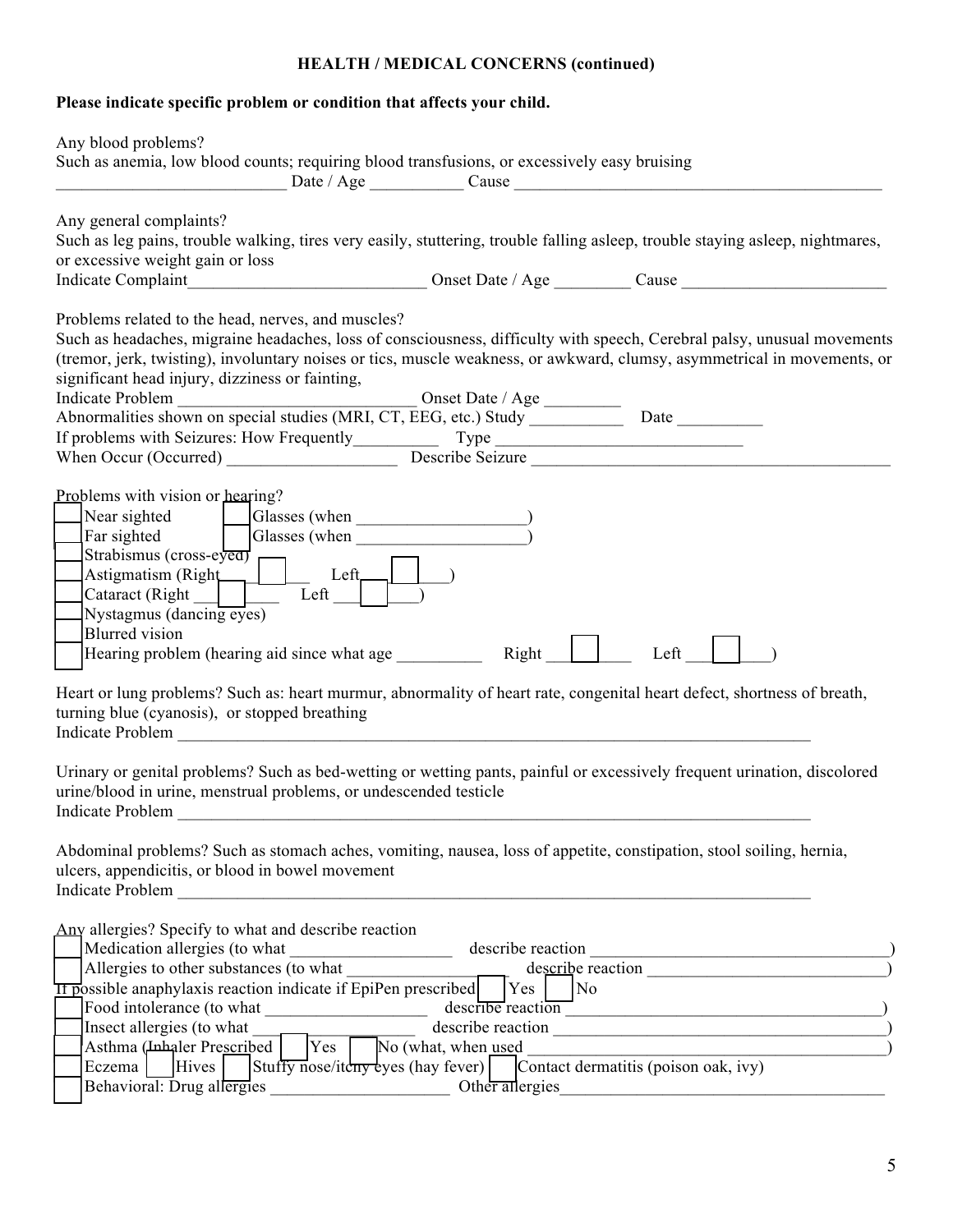## **HEALTH / MEDICAL CONCERNS (continued)**

| Chronic disease? Such as Sickle Cell disease, Thyroid problem or Diabetes<br>Cancer (type)<br>Other genetic or metabolic problem or birth defect (what                                                                                            |                                            |  |
|---------------------------------------------------------------------------------------------------------------------------------------------------------------------------------------------------------------------------------------------------|--------------------------------------------|--|
| Any hospitalizations?<br>Surgery (what, when<br>Other illness (what, when<br>$\overline{\text{No}}$ (what, when<br>Any fractures or accidents?<br>Yes                                                                                             |                                            |  |
| Later feeding concerns? Often puts non-food substances in mouth (what<br>Gaining too much weight (age ), Growing too slowly (age<br>), Seems to have behavioral reaction to certain food<br>Known to have swallowed poisonous substance?     Lead | ), Won't eat "healthy" food (age)<br>Other |  |

## **EDUCATION "CURRENT" FUNCTIONING**

### **Please check the appropriate items and fill in the blanks indicated**.

| Preschool and school experience:                 |  |
|--------------------------------------------------|--|
| Language other than English spoken in the home ( |  |
| Participated in infant stimulation program       |  |
| Attended day-care (age                           |  |
| Attended preschool (age                          |  |
| $\Gamma$ Repeated a grade (which<br>why          |  |
| Enrolled in special program (when<br>what        |  |

Current Functioning – please check the box which best describes your child's functioning.

|                                           | Great      |  | Some       |  | Does pretty |  | Does very |      |  |  |  |
|-------------------------------------------|------------|--|------------|--|-------------|--|-----------|------|--|--|--|
|                                           | difficulty |  | difficulty |  | well        |  |           | well |  |  |  |
| Overall school performance                |            |  |            |  |             |  |           |      |  |  |  |
| Study habits                              |            |  |            |  |             |  |           |      |  |  |  |
| Completing homework                       |            |  |            |  |             |  |           |      |  |  |  |
| Remembering assignments                   |            |  |            |  |             |  |           |      |  |  |  |
| Interest in school work                   |            |  |            |  |             |  |           |      |  |  |  |
| Behavior/feelings                         |            |  |            |  |             |  |           |      |  |  |  |
| Overall confidence/self-esteem            |            |  |            |  |             |  |           |      |  |  |  |
| Relationship with brothers/sisters        |            |  |            |  |             |  |           |      |  |  |  |
| Relationship with other children          |            |  |            |  |             |  |           |      |  |  |  |
| Relationship with parents                 |            |  |            |  |             |  |           |      |  |  |  |
| Happiness in school                       |            |  |            |  |             |  |           |      |  |  |  |
| Worries                                   |            |  |            |  |             |  |           |      |  |  |  |
| Happiness at home                         |            |  |            |  |             |  |           |      |  |  |  |
| Ability to handle frustration             |            |  |            |  |             |  |           |      |  |  |  |
| Willingness to attend school              |            |  |            |  |             |  |           |      |  |  |  |
| Acceptance of responsibilities            |            |  |            |  |             |  |           |      |  |  |  |
| Handwriting                               |            |  |            |  |             |  |           |      |  |  |  |
| Getting homework to and from school/class |            |  |            |  |             |  |           |      |  |  |  |
| Understanding homework                    |            |  |            |  |             |  |           |      |  |  |  |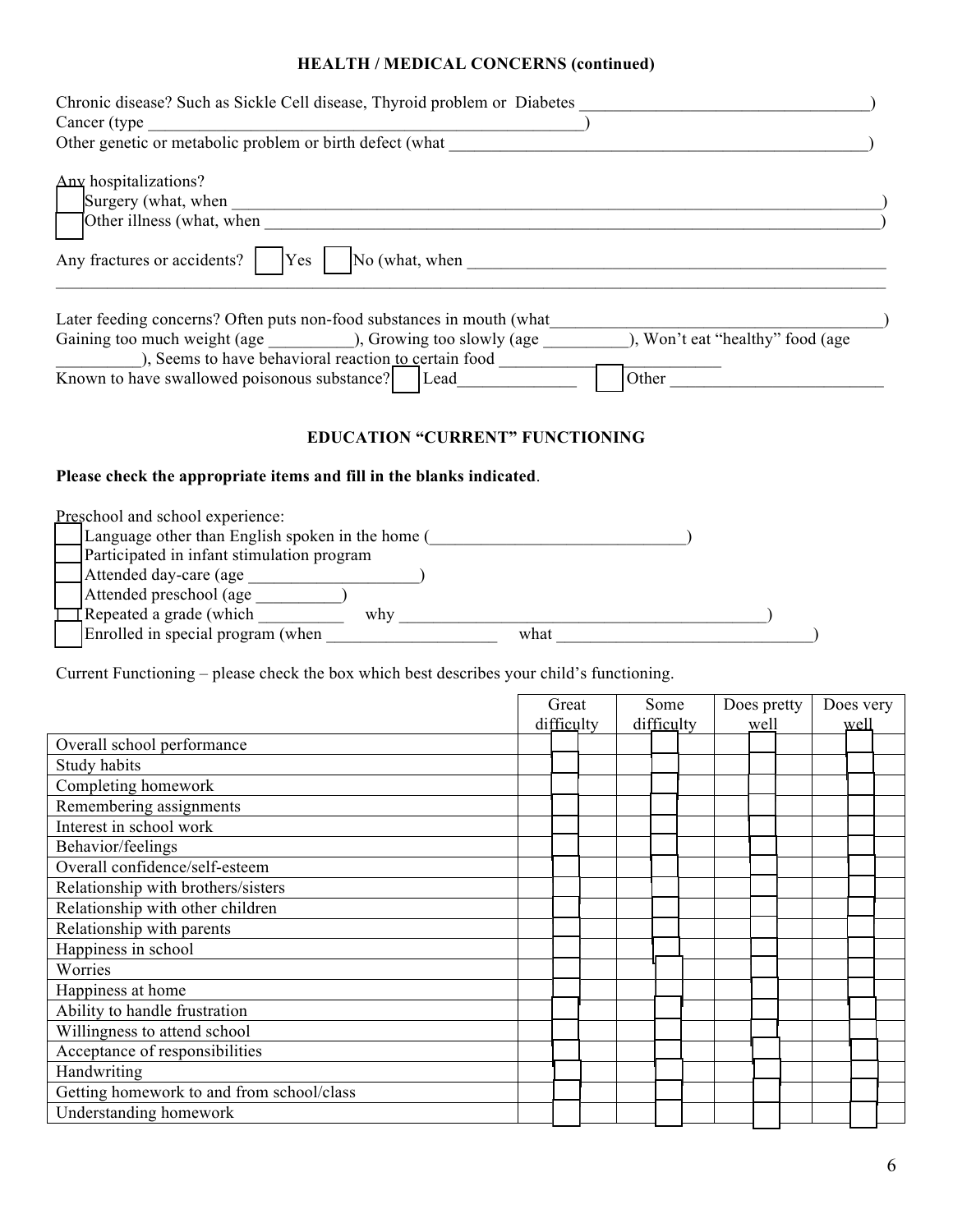# EDUCATION "CURRENT FUNCTIONING" (continued)

| Are you pleased with the program your child now has in school? $\bigcap$ Yes $\bigcap$ No $\bigcap$ Not sure |      |  |
|--------------------------------------------------------------------------------------------------------------|------|--|
| How would you like school services for your child to change?                                                 |      |  |
|                                                                                                              |      |  |
|                                                                                                              |      |  |
|                                                                                                              |      |  |
| Signature of person completing form                                                                          | Date |  |

Relationship to child

Revised April 2013